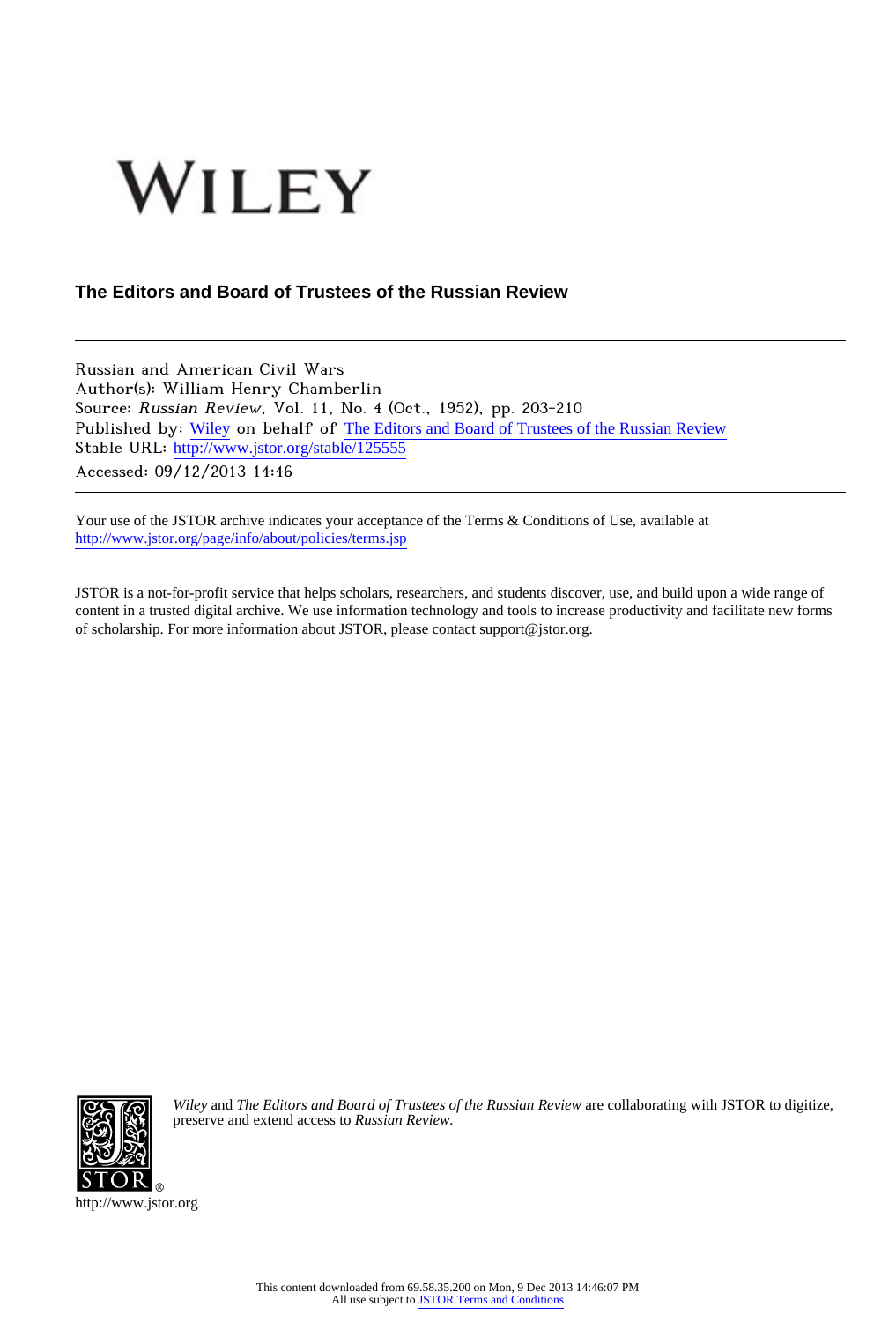## **Russian and American Civil Wars**

## **BY WILLIAM HENRY CHAMBERLIN**

**HE Civil War that went on in Russia with varying degrees of intensity from the seizure of power by the Bolsheviks in November, 1917, until the suppression of the Kronstadt revolt and the gradual elimination of peasant guerrilla resistance in 1921 has been almost forgotten in the United States. There is a considerable historical literature on the subject in Russian, written both from the Red and the White standpoints.** 

**A few histories and books of memoirs have been translated into English. But to most Americans the outline of the Russian Civil War is dim and faded. This is unfortunate, because several valuable historical and political lessons may be drawn from this first great victory of international Communism.** 

**First, it is noteworthy that Communism was not accepted enthusiastically, or even passively. The Soviet government only established its power after fighting a very fierce and implacable war, after mobilizing millions of men into the Red Army, after building up a tremendous apparatus of police terror.** 

**Second, and this is a point of some topical importance, while the strongest military resistance to the Soviet regime was led by Russians, animated by patriotic, nationalist, and conservative sentiments, the most intense popular resistance was to be found in areas of the former Russian Empire where the majority of the people were non-Russian. This is especially true as regards the Ukraine, most of the Caucasus, and Central Asia. This same observation holds good for the new nations which established independent existence, Poland, Latvia, Lithuania, Estonia, and Finland.** 

**Third, Communist political tactics during the Civil War were a preview of the tactics which were subsequently employed both in consolidating power in Russia and in extending that power over large areas of Europe and Asia during and after the Second World War. As often happens with doctrinaire fanatics, convinced of the rightness and inevitability of their ultimate end, the Soviet leaders showed themselves shrewd, realistic, and utterly unscrupulous in their immediate means.** 

**They would give any number of false promises; they often made temporary coalitions with groups which they proposed, in the end,** 

**203**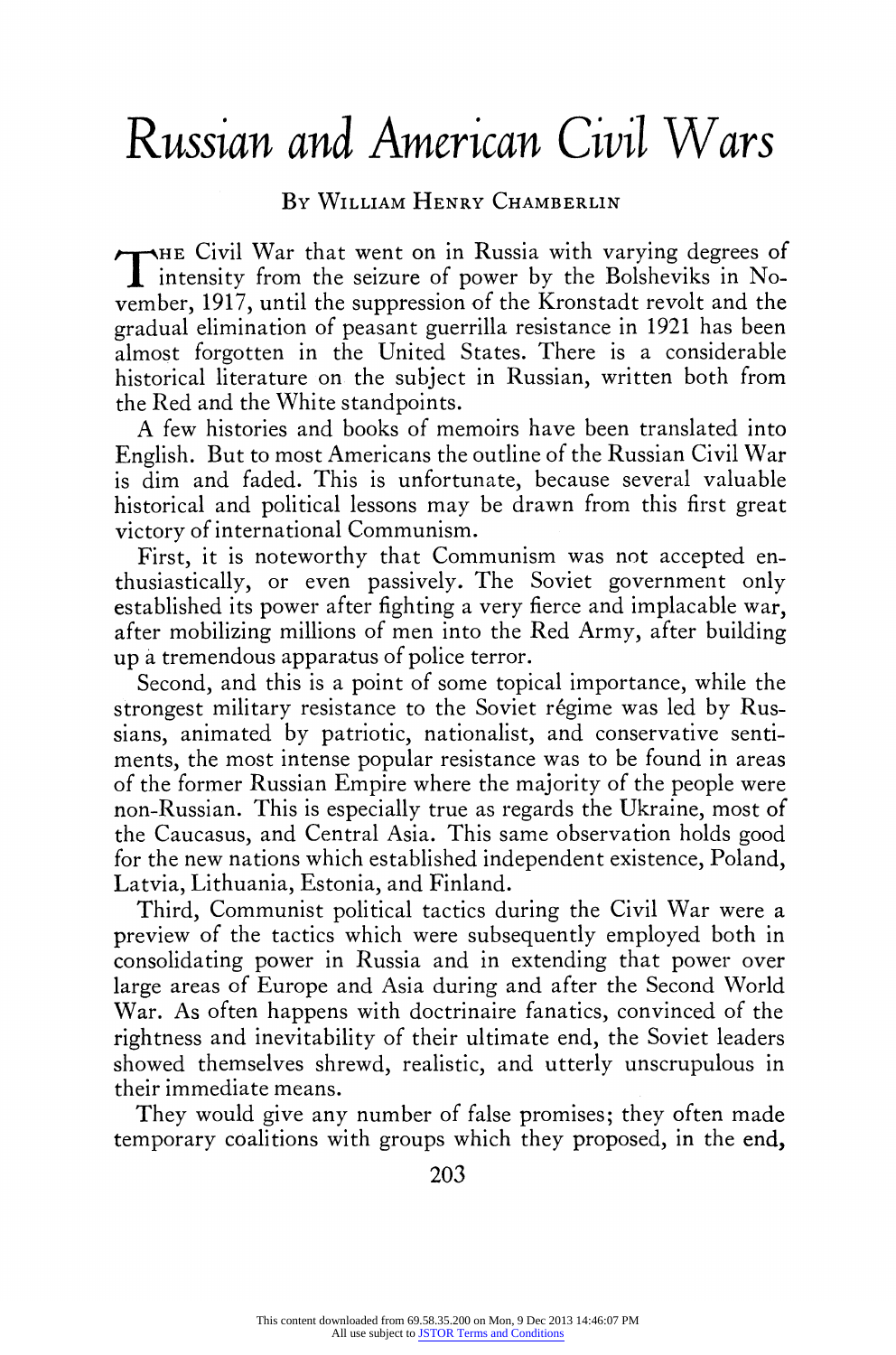**to destroy. They used the jujitsu methods which have been very characteristic of Stalin's foreign policy in more recent years. Jujitsu, it may be noted, is a Japanese art of self-defense in which the opponent is induced, by various sleight-of-hand tricks, to throw himself by his own weight. The Soviet government exploited to the utmost the fission between the Russian and non-Russian elements in opposition, soothing the non-Russians with promises of autonomy or**  even independence which there was no intention of keeping. **Communists also proved expert in taking advantage of every weakness, every failure of the Whites in the field of political and economic reconstruction.** 

**The final Communist victory was a product not so much of Soviet strength as of White weakness. This is how Stalin likes to win victories in the arena of international politics. The two masterpieces of Stalin's diplomacy were the pact with Hitler, which gave the Soviet Union some twenty-four million new subjects and a considerable accession of territory with a minimum expenditure of blood, and the acquisition of a controlling position in the Far East at the cheap price of a few days of token warfare with a collapsing Japan.** 

**The Russian Civil War suggests several points of similarity, and other points of contrast with the American Civil War, which many Southerners still prefer to call the War Between the States. Both were large-scale conflicts, extending over vast areas and profoundly affecting the future destinies of the Russian and American peoples.** 

**The two sides in both civil wars started almost from scratch in building up regular armed forces. Russia was in a state of profound military disorganization, following the greatest mutiny in history, when the huge Russian army simply melted away and streamed homeward in the summer and autumn of 1917, as a consequence of the complete breakdown of military discipline and state authority. The United States, unlike Russia, had no tradition of a large standing army or of military conscription. The first armies of the American Civil War were largely composed of raw recruits, many of the officers knowing little more than the men. In years of struggle these armies developed into the battle-hardened veteran forces which fought out the last grim campaigns in Virginia under Grant and Lee.** 

**In the American Civil War the cleavage was clearly geographical, the Northern states against the Southern states, with a fringe of border states (Maryland, Kentucky, Missouri, for instance) where sympathy was divided. There was an enclave of Union sympathizers in the South, in the mountainous region of Eastern Tennessee**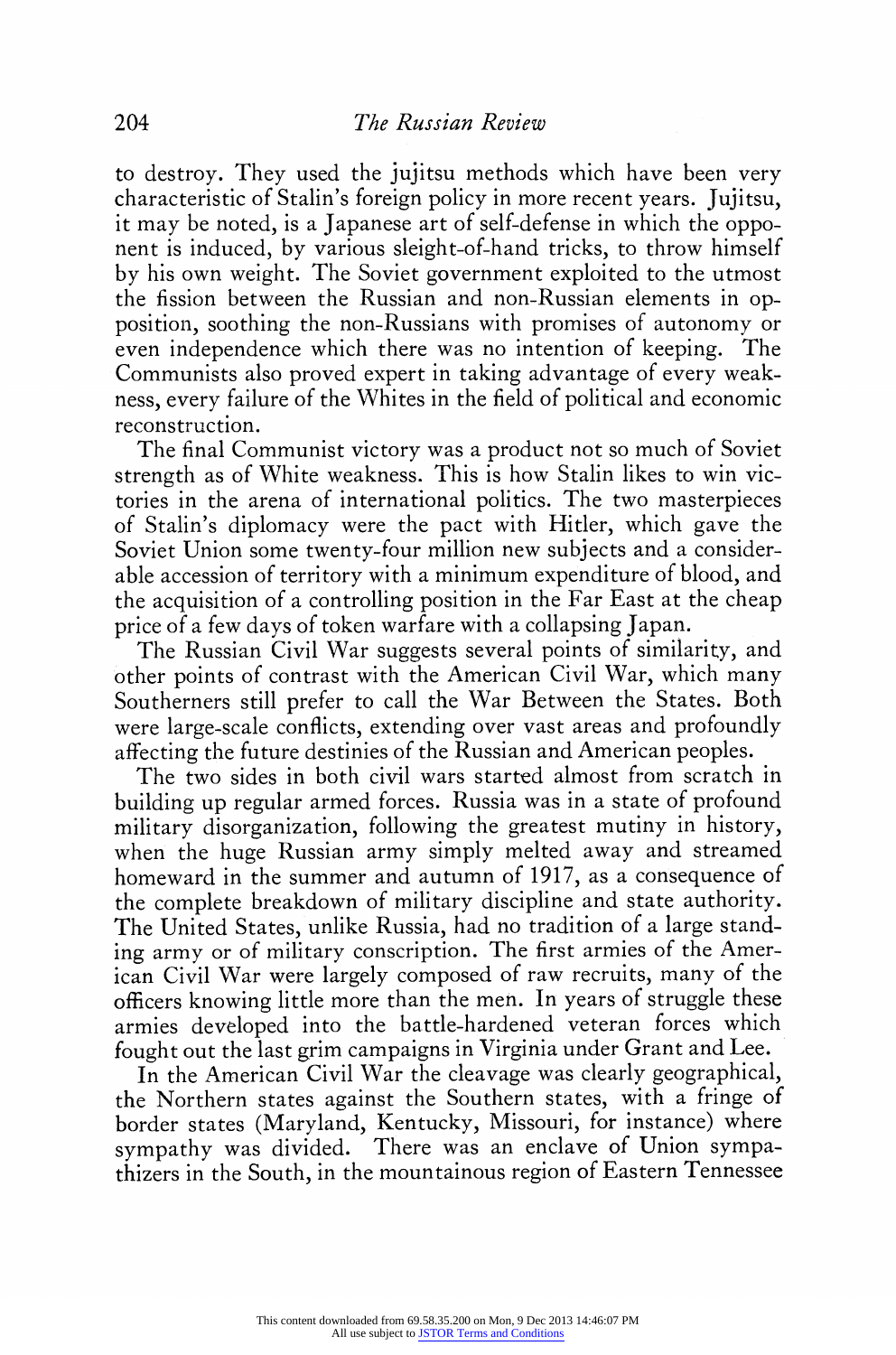**and there were Southern sympathizers in the North. But in the main, and with the exception of certain regions where sympathy was divided and where there was guerrilla warfare, Lincoln could count on the loyalty of the North and Jefferson Davis on the loyalty of the South. The American Civil War was fought very much as a conflict between two separate nations, with some added element of "fifth column" activity on both sides of the fighting lines.** 

**In Russia also there was a North-South cleavage. The area which remained constantly under Soviet rule was the northern and central part of European Russia. In this area were the two largest cities, Moscow and Petrograd, and a fairly homogeneous Russian population.** 

**The most formidable military effort of the Whites came from the South and was represented by the Volunteer Army of General Denikin. The hard core of this army was composed of irreconcilable former officers of the Imperial Army, who in some cases, in the beginning of the struggle, formed whole units themselves, such as the famous Markov and Drozdovsky regiments.** 

**This force, later renamed the Armed Forces of South Russia, swelled considerably in size in the first months of 1919 as the Kuban and Don Cossack regions, in the Southeast, rose in rebellion against Soviet requisitions and persecution of religion. By October, 1919, at the time of his greatest success, Denikin's vanguard was beyond Orel, within 175 miles of Moscow, and the Red Army had been driven from the Ukraine. The Whites then held all the main cities of South Russia, while the countryside was an uneasy no man's land, in which marauding local bands, with or without political coloration, were the most effective power.** 

**The largest and perhaps most decisive campaigns of the Civil War took place in the last months of 1919, when Denikin's armies, spread out too thinly over too wide a territory, collapsed, as much from internal discontent and friction as from the strength of the Red Army. By the spring of 1920 the territory under White rule had shrunk to the Crimean peninsula, where General Baron Peter Wrangel put up the last organized stand of Old Russia. Wrangel was defeated and forced to evacuate his forces in November, 1920.** 

**Another common feature of the two civil wars was the widespread and effective use of cavalry. The Cossacks were superb natural horsemen, with centuries of tradition as the crack cavalry of the Imperial Russian Army. The dashing raids of Wrangel, himself a**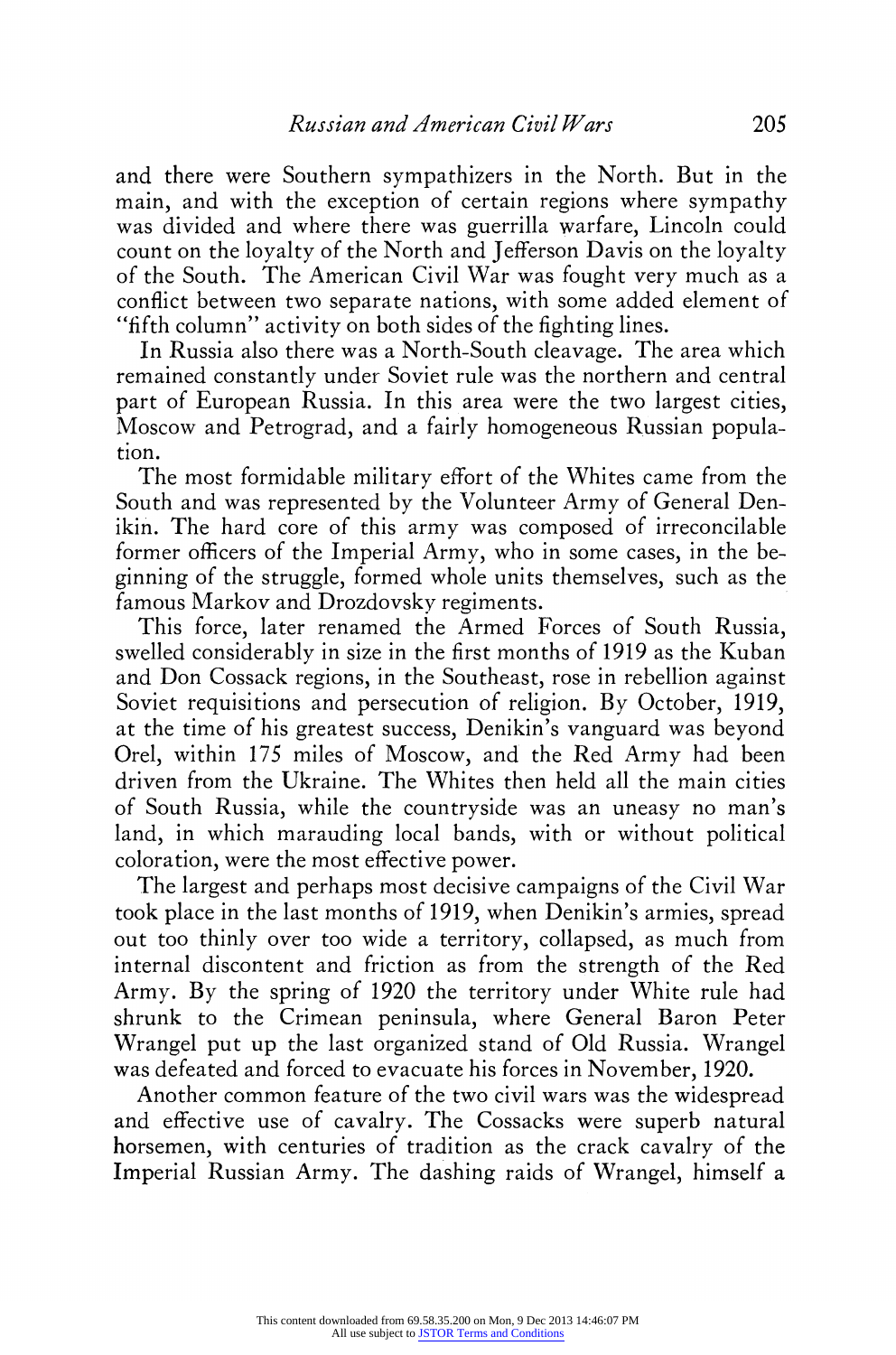**cavalry officer, Mamontov, and Shkuro contributed much to Denikin's spectacular territorial gains.** 

**Cavalry also played a considerable part in some of the successes of the Confederates. Southern plantation life made for good riding and such Confederate Generals as Jeb Stuart, Forrest, and Morgan displayed a genius for the quick raid that would wreck a railway, raid a munitions or clothing center, or collect valuable information. Morgan's dash across Union territory north of the Ohio River suggests a comparison with Mamontov's sweeping raid behind the Red lines deep into Soviet territory in the early autumn of 1919.** 

**In each case the side that was ultimately to lose the war was the first to develop proficiency in the use of cavalry. And the Red Army, like the North, finally developed cavalry forces superior to those of its opponent.** 

**Trotsky, Commissar for War during the years of civil conflict, published a famous appeal: "Proletarians, to Horse!," under the provocative stimulus of the Mamontov raid. Probably few authentic proletarians took to horseback riding. But the Red Army Command succeeded in building up powerful cavalry armies, largely recruited among the minority of Cossacks who took the Red side and among the so-called inogorodnii (outlanders), non-Cossack peasants in the Southeast whose antagonism to the Cossacks was cleverly exploited by the few local Communists.** 

**These armies, led by a former Tsarist sergeant-major, Semyon Budenny, the Ukrainian Primakov, and another chieftain named Zhloba, finally overcame the crumbling Whites and repeated, in reverse, the raids which the White cavalry carried out behind the Red lines. In the same way, Sheridan, Custer, and other Union cavalry leaders played havoc with the Confederate rear and lines of communication in the last phase of the Civil War.** 

**Both in Russia and in America the heaviest battalions, using that expression in its broadest sense, prevailed. The superiority of the North to the South both in manpower and in industrial resources almost predetermined the issue of the Civil War. Grant's final relentless pounding campaigns were based on a theory of attrition, on the knowledge that the Confederacy was at its last gasp in manpower, whereas Union, reserves were still substantial.** 

**The same pattern was repeated in the Russian Civil War. At all times the Soviet government had a larger population to mobilize and more troops on the fronts. Most of the munitions factories were in Soviet territory; a factor which considerably outweighed the limited**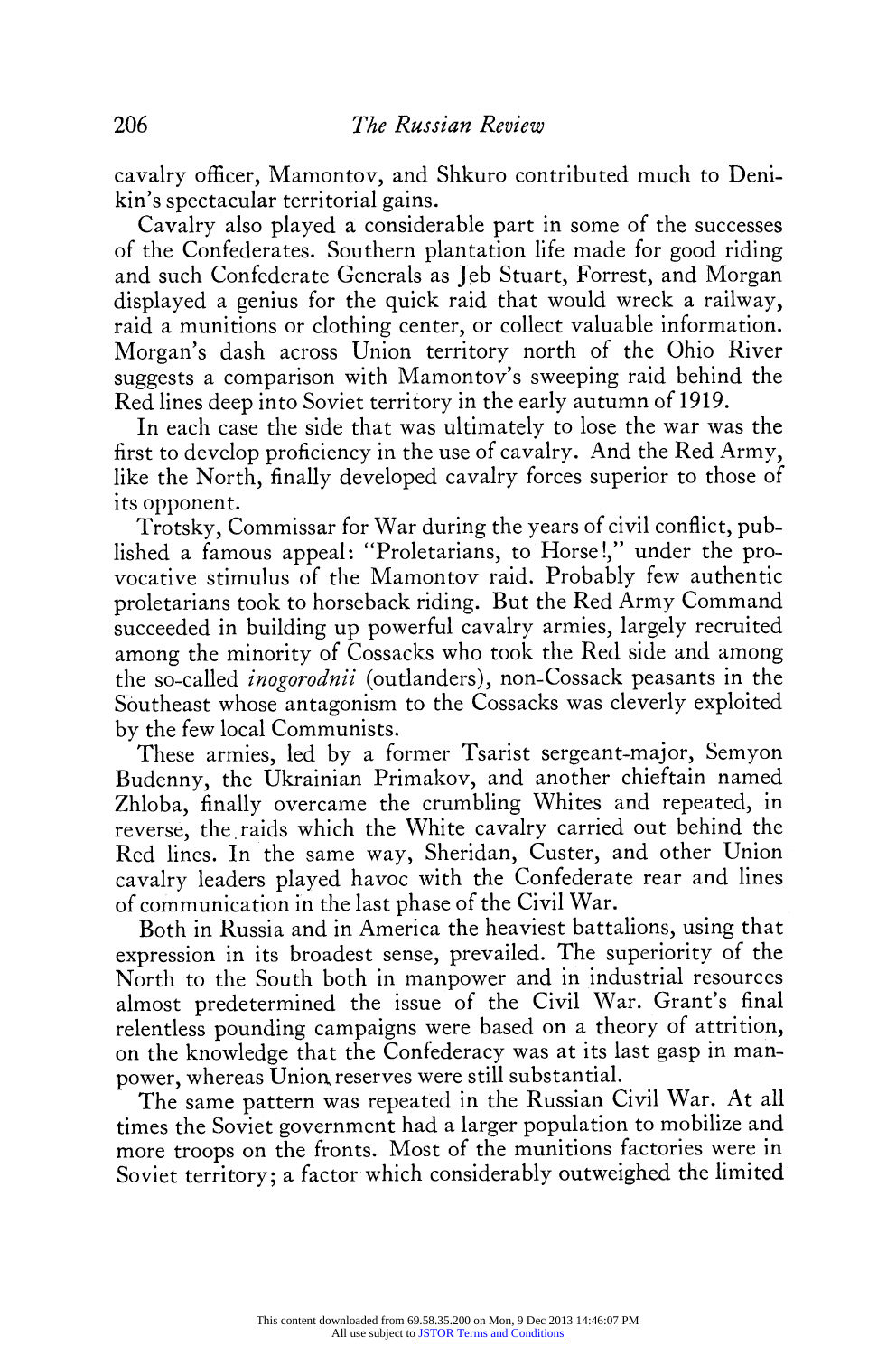**and sporadic aid which the Whites received from abroad. Another important advantage of the Red Army was the possession of interior lines of communication. The principal White armies, those of Denikin in the South, of Kolchak in the East, the smaller forces of Yudenitch in the neighborhood of Petrograd, and Miller in the North, were separated from each other by thousands of miles. The Red Army Command was able to move troops as they might be needed to the most critical point. Unlike the separated White areas, the Confederacy in the beginning was a solid mass of contiguous territory. But it was gradually cut to pieces, first by Northern domination of the Mississippi River, then by Sherman's drive to the sea through Georgia.** 

**If there are a number of superficial similarities between the American and Russian Civil Wars, the contrasts are more numerous and deeper. Most striking and probably most important of these contrasts was the incomparably more uncompromising and ferocious nature of the struggle in Russia.** 

**The Civil War inflicted deep scars upon American unity. The destruction that accompanied Sherman's march to the sea and Sheridan's devastation of the Shenandoah Valley are still bitter memories in the regions affected. But the fiercest acts committed by either side in the struggle fall far short of the horrors of systematic Red and White terror, or of the tremendous pogroms against the Jews (infinitely worse and more extensive than any that took place under the Tsarist government) which took place in the Ukraine.** 

**Despite the folly and vindictiveness of the so-called Reconstruction Period, the United States gradually became one country again in patriotism, ideals, and common loyalty. There was no bloody proscription of the vanquished. General Lee became the revered President of a university which still commemorates his name; Jefferson Davis, after a short period of imprisonment, was able to compose his history of the Confederacy; very few Southerners quit the country.** 

**For the Russian Whites, on the other hand, defeat meant in many cases summary execution, to which the alternative was often lifelong exile from their native country. There was no reconciliation, such as occurred in the United States. No doubt many former Whites, in time, found their way into Soviet service; but they could never be free from the lurking fear that their past would make them the first victims of the newest purge.** 

**While the American Civil War was, in the main, a struggle be-**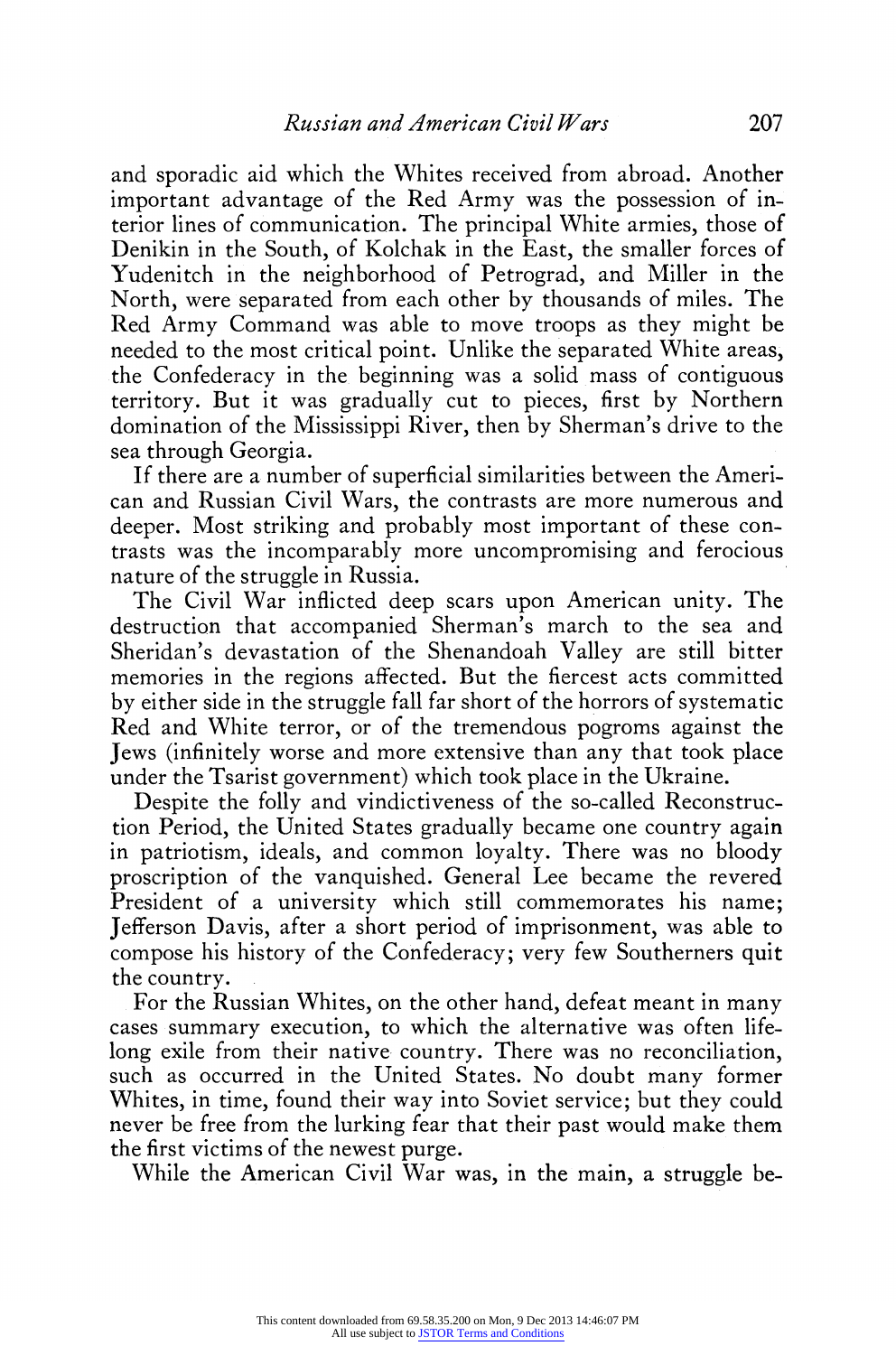**tween two sections of the country, in which there was little element of class struggle, Lenin had proclaimed the Bolshevik Revolution as one of relentless class war; and Soviet actions matched Soviet theory. Consequently the line of cleavage in the Russian struggle was horizontal, the poor against the middle class and the aristocracy, not vertical, a war of one section against another.** 

**A natural consequence was that the armies and the fronts on both sides were much less stable than those of the Union and the Confederacy. There were no gigantic battles in the Russian Civil War, no Gettysburgs, Shilohs, Chancellorsvilles. But mutinies and desertions were much more frequent, and there were far more flareups of revolt in the rear.** 

**All sense of firm state authority had been destroyed by the tre**mendous upheaval of 1917. The old régime was destroyed, and the **White's attempts to restore its institutions or to set anything in their place were not successful. The new Soviet regime was still to a large part of the people a dubious experiment and the Soviets, under the pressure of Civil War, soon lost all independence and became mere organs of administration for the Communist Party, an organization which at that time numbered several hundred thousand members.** 

**In view of these circumstances, the mood of what was then the large peasant majority of the country exerted a powerful, although negative outcome on the issue of the war. The peasants were divided among themselves, with the poorer inclining toward the Soviets and the more well-to-do regarding the Whites as the lesser evil.** 

**The majority of the peasants undoubtedly disliked certain features both of Red and of White rule. They did not like the Communist requisitions of their surplus produce, without giving anything in return, or the Soviet anti-religious attitude. But they did not want the landlords to come back and they feared a restoration of the old regime which would mean loss of the land which they had seized and probably stern retribution for the excesses of 1917.** 

**One of the most important reasons for the final victory of the Soviets in the Civil War was that the Communists, as a general rule, were more adept in propagandizing, organizing, and regimenting the peasants than were the Whites. Perhaps a psychological key to this success is to be found in the analysis of the mood of the peasants by a shrewd White observer in Siberia:** 

**"Reds and Whites are both scoundrels. But the Reds are our kind of scoundrels. The Whites are alien scoundrels."**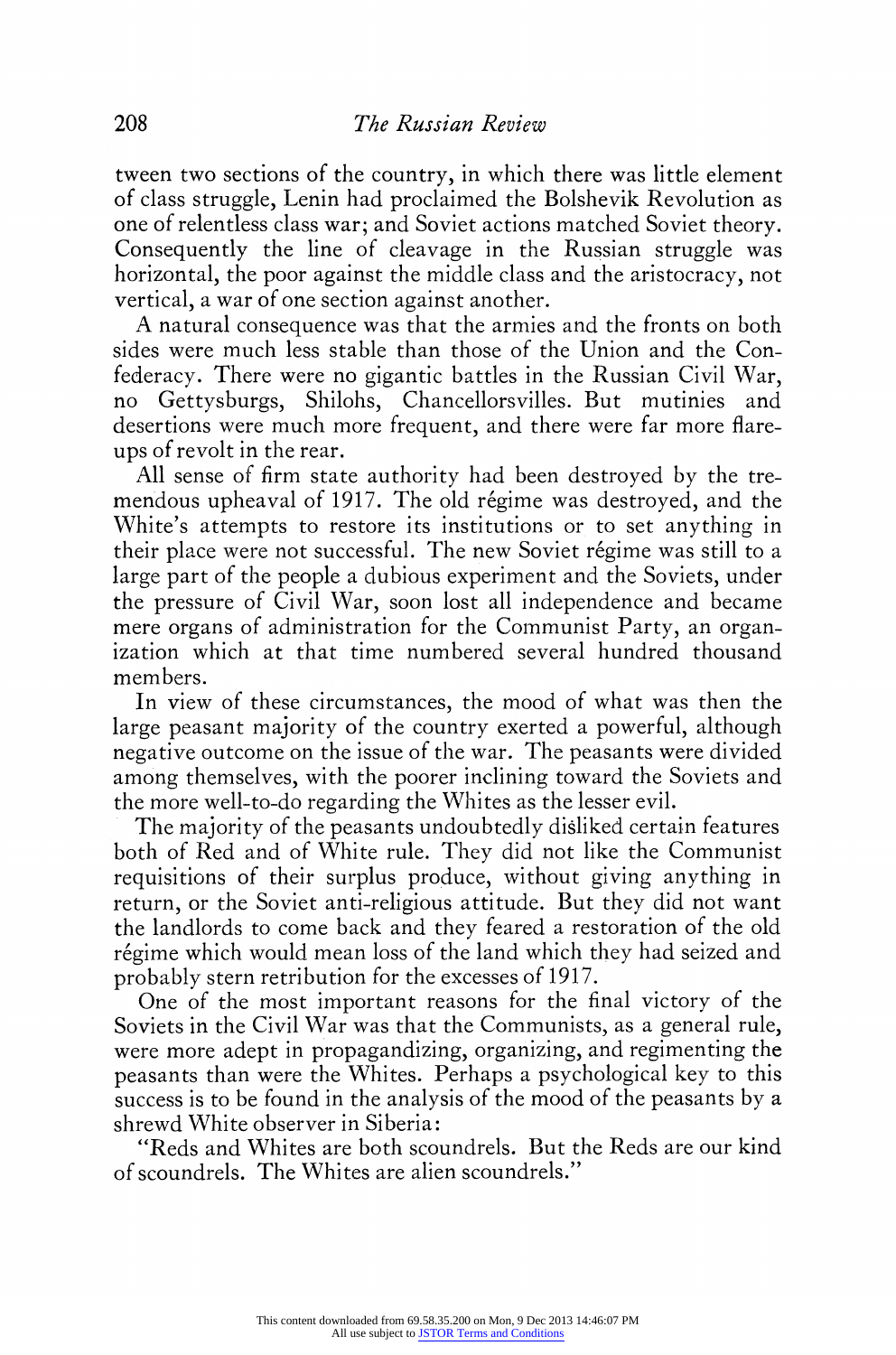**Out of the confused chronicle of the Russian war one can discern three periods of extreme crisis, when the very existence of the Soviet regime was threatened. One of these was in August, 1918. Soviet territory at this time had shrunk almost to the proportions of the medieval grand duchy of Moscow. The Germans were in the Ukraine, the White General Krasnov in the Don Territory; Siberia and most of the region east of the Volga had been lost as a result of the intervention of the Czecho-Slovak Legionnaires, supported by discontented Russians. Kazan, on the Volga, had fallen to an army which was fighting in the name of the dissolved Constituent Assembly. There were starvation conditions in Moscow and other large cities; the villages were rent with fierce fights over requisitions of the peasants' grain.** 

**A very small push would have upset the Soviet regime at this time; but the small push was not forthcoming. Trotsky, by a combination of inspirational oratory and such ruthless measures as the shooting of every tenth man in retreating units, whipped the raw recruits of the Red Army into a fighting force. The collapse of Germany in the autumn broke the iron ring around the Soviet Republic for the time being.** 

**The second great crisis occurred in the autumn of 1919, when Denikin was at Orel and another White General, Yudenitch, reached the suburbs of Petrograd. But the Red fronts held. Once Denikin's forces began to retreat the whole very fragile political order set up by the Whites rapidly crumbled. The principal leaders of the anti-Bolshevik military movement, Denikin and Kolchak, were defeated by the end of 1919, although Wrangel held out in the Crimea until November, 1920.** 

**The third crisis occurred in March, 1921, when the sailors and workers in the fortress of Kronstadt, near Petrograd, rebelled, calling for free Soviets and an abolition of special privileges for Communists and high Soviet officials. Overt military opposition had been crushed, but the Kronstadt uprising was an acute symptom of the mood of profound discontent among the very masses in whom the Communists professed to see their main support. The Kronstadt revolt and scattered peasant uprisings, especially severe in Western Siberia, parts of the Ukraine and Tambov Province, were put down and the causes of peasant discontent were alleviated by the introduction of the New Economic Policy, which legalized freedom of internal trade and substituted a fixed tax for the arbitrary requisitions.**